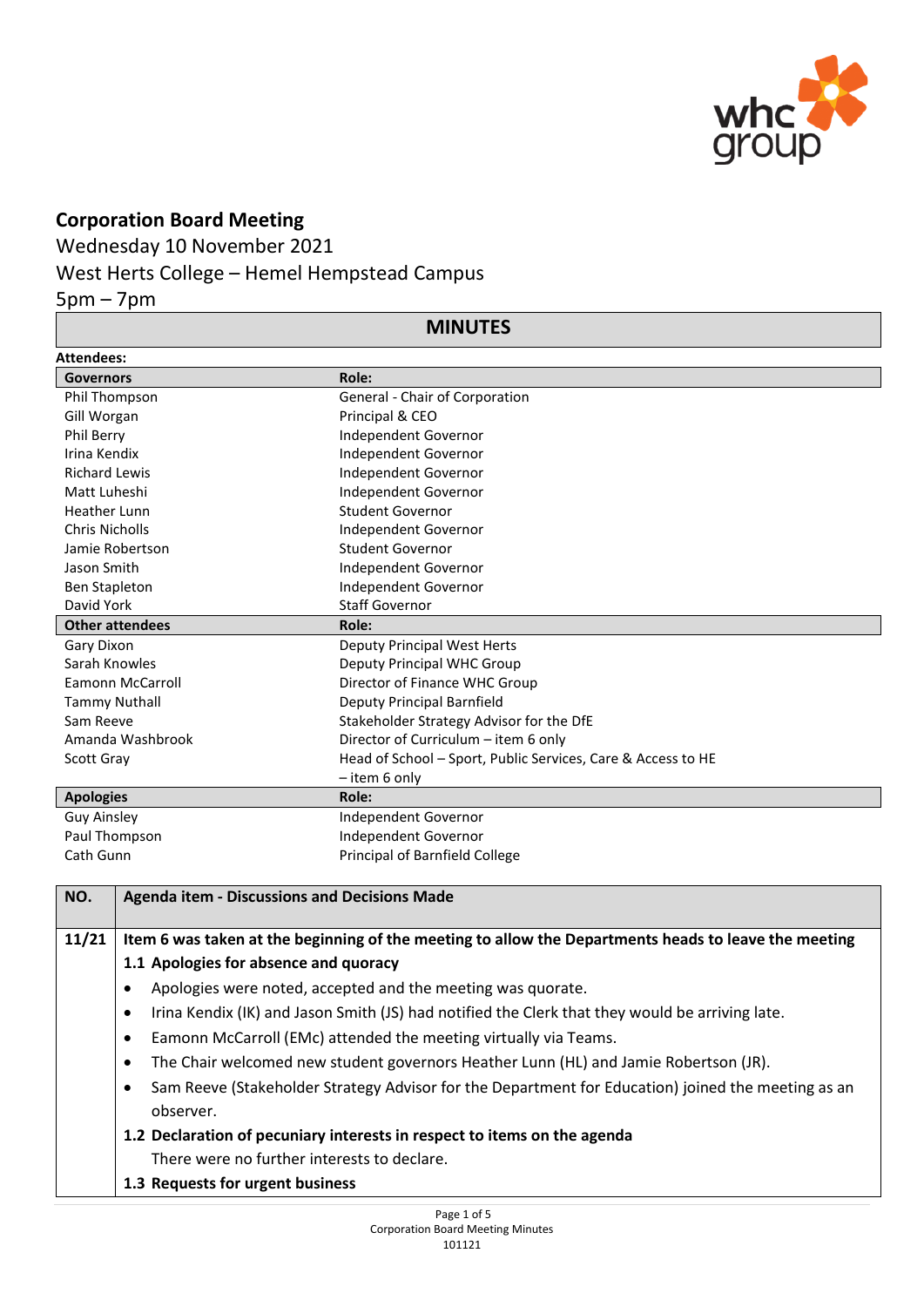

|       | There were 2 items for urgent business, which were taken under item 8.                                                                                                                                          |
|-------|-----------------------------------------------------------------------------------------------------------------------------------------------------------------------------------------------------------------|
|       | 12/21 Minutes of the last meeting (13 October 2021)                                                                                                                                                             |
|       | 2.1 The minutes of the previous meeting were agreed as a true and accurate record and confirmed for                                                                                                             |
|       | electronic signature.                                                                                                                                                                                           |
|       | 2.2 Actions from previous minutes                                                                                                                                                                               |
|       | 21/4.3 Measurable EDI objectives (EDIMS) - This action was deferred to the next meeting.                                                                                                                        |
|       | (Action 1)                                                                                                                                                                                                      |
|       | 2.3 Matters Arising not on the agenda                                                                                                                                                                           |
|       | There were no matters arising.                                                                                                                                                                                  |
|       |                                                                                                                                                                                                                 |
| 13/21 | <b>Principal's Report</b>                                                                                                                                                                                       |
|       | The Report was circulated in advance of the meeting for the Board's consideration. The following areas<br>were discussed.                                                                                       |
|       | 3.1 Cyber security and its KPI's will now be a standing item in the reports. Staff who failed the phishing test                                                                                                 |
|       | had been notified and re-training has been arranged. Continual monitoring is in place and regular                                                                                                               |
|       | testing will continue.                                                                                                                                                                                          |
|       | 3.2 The College enrolment for 16-18 students is currently 100 short of target due to late enrolments, given                                                                                                     |
|       | the positive attendance rates for the majority of these late-starters, the College is not expecting a                                                                                                           |
|       | significant shortfall.                                                                                                                                                                                          |
|       | 3.3 The Reports and KPI's on Cyber Security were welcomed by the Board and although expressed some                                                                                                              |
|       | concerns regarding the staff who opened the link were assured that the College has recognised the<br>risks and been proactive in taking measures to reinforce the importance of cyber security to staff         |
|       | through additional training. The Board was also assured that staff are fully supportive of the increased                                                                                                        |
|       | cyber controls in place, such as multi-factor authentication, which are viewed by staff as normal                                                                                                               |
|       | practice. Actions to control and manage any such cyber-attack were outlined and these included                                                                                                                  |
|       | incident response plans, insurance, a backup safe system and automatic patching of the servers. Costs                                                                                                           |
|       | related to a cloud-based provision to reduce the number of servers was discussed.                                                                                                                               |
|       | 3.4 The attendance targets for English and Maths were set at 5% lower than other courses. This target is                                                                                                        |
|       | still very challenging and is based on overall attendance rates, nationally and within the sector for the                                                                                                       |
|       | subjects.<br>3.5 The new role of the Director of Access and Widening Participation was discussed. The Principal outlined                                                                                        |
|       | the challenges faced by the College to meet the wider curriculum requirements for 16-18 students, post                                                                                                          |
|       | pandemic and the increased emphasis on safeguarding. Investment in this area of support for students                                                                                                            |
|       | requires a strong strategic and operational focus and it will be remiss of the College if it did not apply                                                                                                      |
|       | sufficient resource to this area of work.                                                                                                                                                                       |
|       | 3.6 The Board congratulated the College and students on the Dell Technologies Community Impact Award                                                                                                            |
|       | from the Princes Trust Programme.                                                                                                                                                                               |
|       | The Principals Report and received and noted by the Board.                                                                                                                                                      |
| 14/21 | <b>Strategic Planning and Corporate Policies</b>                                                                                                                                                                |
|       | <b>Environment &amp; Sustainability Policy</b>                                                                                                                                                                  |
|       | 4.1 The College recognises that it must respond to the net zero carbon challenge and drive the changes                                                                                                          |
|       | needed for a sustainable future. To meet this green challenge, the College is increasingly putting                                                                                                              |
|       | sustainability at the heart of its decision-making, from curriculum planning, to setting ambitious targets,                                                                                                     |
|       | and making green investment decisions. To maximise the contribution the College, more funds will be<br>needed. Until additional funding is available the College will aim to achieve everything possible within |
|       |                                                                                                                                                                                                                 |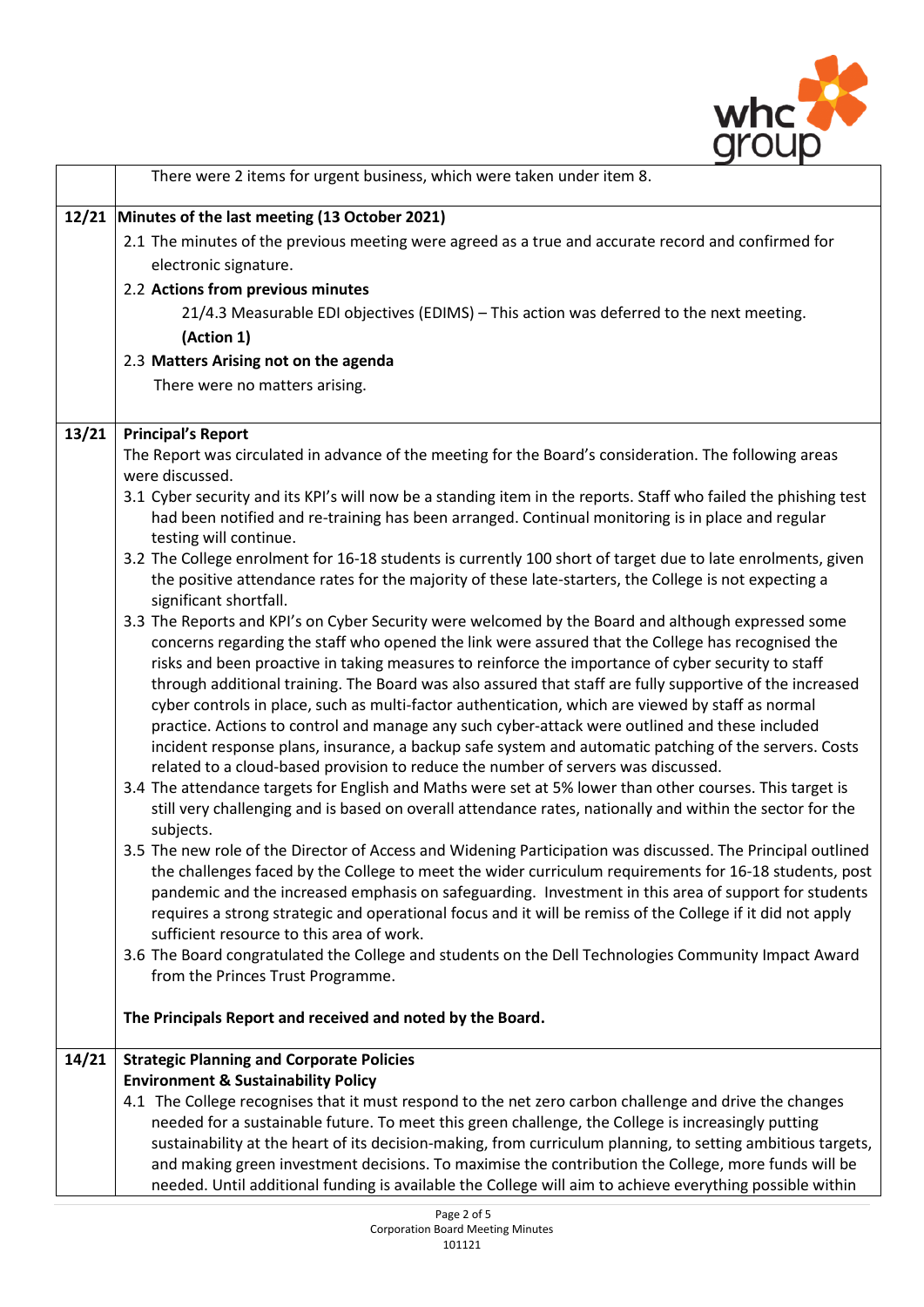

|       | its existing capacity and resources. This report is the first step in embedding the College's commitment     |
|-------|--------------------------------------------------------------------------------------------------------------|
|       | to the green agenda at all levels.                                                                           |
|       | 4.2 To support and develop the work already undertaken by the Leadership Group, a specialist company         |
|       | has been engaged to establish a baseline for the College's carbon footprint and provide                      |
|       | recommendations to reduce that footprint, leading to a detailed action plan. The Board was assured           |
|       | that the consultant will review all initiatives available and find the best fit for the College.             |
|       | 4.3 The Principal outlined the challenge the College has taken on by not only adding new qualifications to   |
|       | support the development of green skills but also the development of a Green Skills Strategy that drives      |
|       | the mapping of green skills into existing qualifications across mainstream employment sectors.               |
|       | 4.4 It was noted that some sections of the policy required more detail. The Principal agreed that some       |
|       | areas were too generic due to a lack of knowledge regarding base-line information. The Policy will be        |
|       | subject to continual review as the Leadership team develop their knowledge of the College's start-           |
|       | point, it would also be re-drafted following the consultant's report.                                        |
|       | 4.5 The development of a procurement policy was discussed. The balance of procuring the most                 |
|       | environmental services and getting value for money was recognised by the Board as challenging and            |
|       | minimum standards may need to be agreed.                                                                     |
|       | DECISION: The Environmental Policy was formally agreed by the Board and the Principal would report           |
|       | back at least annually.                                                                                      |
|       |                                                                                                              |
| 15/21 | Annual Self-Assessment Report (SAR) 2021 (including 2020/21 Measures of Success and 2021/22 Quality          |
|       | <b>Improvement targets)</b>                                                                                  |
|       | The SAR was circulated in advance of the meeting for the Board's consideration.                              |
|       | 5.1 In addition to the Report, the Principal gave a presentation which gave the Board progress updates on    |
|       | the post-merger key measures of success; quality judgements by school across both colleges, including        |
|       | reasons for underperformance where applicable and the college-wide areas requiring improvement               |
|       | and development.                                                                                             |
|       | The self-assessment process provided sufficient evidence to upgrade many quality judgements                  |
|       | compared to previous years, and highlighted areas that required additional support or resources. The         |
|       | new Skills Award initiative will have a positive impact on the College's performance and Student             |
|       | employability levels.                                                                                        |
|       | 5.2 In response to Governor's questions, the Principal explained that staff morale was good, staff           |
|       | undertook regular surveys and staff absence rates and performance reviews were low.                          |
|       | The Board agreed that the SAR was well-written, engaging, and transparent. Governors had attended            |
|       | some of the SAR sessions and commented how the final report 'brought to life' these sessions.                |
|       | 5.3 The Board queried why the College did not grade themselves as 'outstanding'. The Principal explained     |
|       | that the achievement rates for English and Maths weighted heavily despite the issue being at a problem       |
|       | across the sector. The College is supporting students in Maths and English by ensuring through the Skills    |
|       | Award initiative that they achieve the required Maths and English skills to progress to their next steps.    |
|       | These skills achievements will be certificated by the college for the purposes of highlighting to            |
|       | employers the competencies of each student.                                                                  |
|       | 5.4 The outcomes and reputation for Barnfield had improved. The Board was assured that the areas             |
|       | identified as requiring improvement at West Herts College are not a cause for concern and that               |
|       | comparisons between the two colleges need to take account of the complexity, size and scale of West          |
|       | Herts provision.                                                                                             |
|       | 5.5 The Board discussed the demographics of Luton and the challenges it presented in comparison to           |
|       | Watford and Hemel Hempstead. The Board agreed that the College is taking all necessary measures to           |
|       | further close achievement gaps.                                                                              |
|       | 5.6 The Principal clarified the curriculum offer for adults to assist them in career changes and retraining. |
|       |                                                                                                              |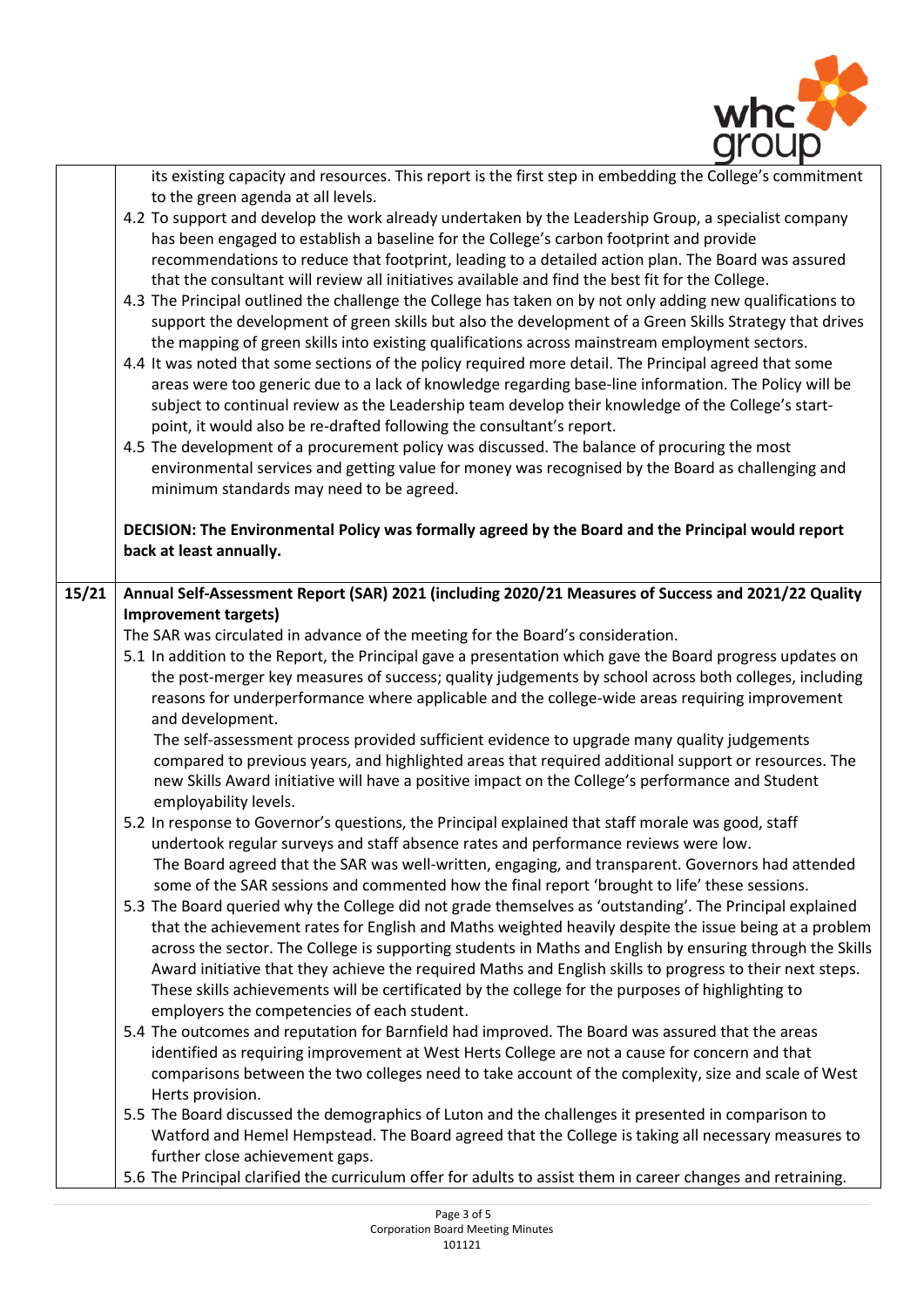

| The Self-Assessment Report was noted and received by the Board.                                                                                                                                                                                                                                                                                                                                                                                                                                                                                                                                                                                                                                                                                                                                                                                                                                                                                                                                                                                                                                                                                                                                                                                                                                                                                                                                                                                                                                                                                                                                                             |
|-----------------------------------------------------------------------------------------------------------------------------------------------------------------------------------------------------------------------------------------------------------------------------------------------------------------------------------------------------------------------------------------------------------------------------------------------------------------------------------------------------------------------------------------------------------------------------------------------------------------------------------------------------------------------------------------------------------------------------------------------------------------------------------------------------------------------------------------------------------------------------------------------------------------------------------------------------------------------------------------------------------------------------------------------------------------------------------------------------------------------------------------------------------------------------------------------------------------------------------------------------------------------------------------------------------------------------------------------------------------------------------------------------------------------------------------------------------------------------------------------------------------------------------------------------------------------------------------------------------------------------|
| Response to white paper - Skills for Jobs 21/22<br>NB: This item was taken at the start of the meeting before item 1.                                                                                                                                                                                                                                                                                                                                                                                                                                                                                                                                                                                                                                                                                                                                                                                                                                                                                                                                                                                                                                                                                                                                                                                                                                                                                                                                                                                                                                                                                                       |
| Amanda Washbrook (AW), Director of Curriculum and Business Development and Scott Gray (SG), Head of<br>School - Sport, Public Services, Care & Access to HE gave a presentation to the Board on the Colleges plans<br>to meet the requirements of the Skills for Jobs (white paper).                                                                                                                                                                                                                                                                                                                                                                                                                                                                                                                                                                                                                                                                                                                                                                                                                                                                                                                                                                                                                                                                                                                                                                                                                                                                                                                                        |
| The Skills for Jobs white paper, when passed, may include a statutory requirement to produce and adhere<br>to Local Skills Improvement Plans (LSIPS). The College's response to this will be published on its websites.<br>IK joined the meeting (17.06)                                                                                                                                                                                                                                                                                                                                                                                                                                                                                                                                                                                                                                                                                                                                                                                                                                                                                                                                                                                                                                                                                                                                                                                                                                                                                                                                                                    |
| Student destination data will assess the impact of the initiatives taken by the College and its effectiveness<br>by evaluating whether students achieve their intended next steps. Curriculum planning will reflect the<br>needs of employers and the skills students need to develop to be job-ready. The provision of additional<br>occupational qualifications will provide students with the skills employers require and which are not<br>included within generic vocational qualifications. On-the-job training will also be aligned to student<br>intended destinations and the skills priorities across particular sectors and jobs.<br>Examples of the routes and plans were shown and explained for clarification<br>JS joined the meeting (17.15).                                                                                                                                                                                                                                                                                                                                                                                                                                                                                                                                                                                                                                                                                                                                                                                                                                                               |
| The Board supported the content of the Skills Award initiative and discussed how best to promote it to<br>employers to give West Herts students an advantage when being interviewed for a job.<br>Certificates issued by the College will confirm student competency. The Occupational Pathways and Skills<br>Awards had been developed with significant input from employers.<br>The Pro-Monitor system will be used to monitor student progress and attainment. The College's current use<br>of digital badging for English and Maths skills achievements will be extended to the Skills Award initiative. g.<br>The college has a strong engagement with local employers which is key in developing effective the<br>necessary Skills Awards.                                                                                                                                                                                                                                                                                                                                                                                                                                                                                                                                                                                                                                                                                                                                                                                                                                                                            |
| The Board thanked AW and SG and they left the meeting at 17.26                                                                                                                                                                                                                                                                                                                                                                                                                                                                                                                                                                                                                                                                                                                                                                                                                                                                                                                                                                                                                                                                                                                                                                                                                                                                                                                                                                                                                                                                                                                                                              |
| <b>Governance and Governors Reports</b><br>7.1 Safeguarding Designated Safeguarding Governor's Update<br>The Designated Safeguarding Governor (DSG), Matt Luheshi (ML) gave a verbal update on current issues.<br>ML had attended a professional safeguarding training course in May which had highlighted the growing<br>issue of sexual harassment and abuse in schools and colleges. Ofsted had recently carried out an<br>investigation into sexual harassment and abuse across 30 schools and 2 FE colleges. The outcome of the<br>investigation was summarised in a graph circulated to the Board. The graph showed that sexual harassment<br>and abuse in schools and colleges is very high and recorded a much higher number of incidents than<br>anticipated. The report contained recommendations which were discussed at ML's meeting with the<br>College's Safeguarding Team.<br>ML was happy to report that the College already has measures in place and all staff, including sub-<br>contractor staff, have completed a comprehensive on-line training course on sexual harassment and abuse.<br>The Safeguarding team and ML have agreed that ML will meet with a small focus group of students as part<br>of his regular safeguarding learning walks. ML will feedback to the Corporation on his findings.<br>The Board recorded their appreciation for the forward planning and efforts of Emma Doree, Designated<br>Safeguarding Lead, and her Safeguarding Team and agreed that the new post of Director of Access and<br>Widening Participation will be able to support the Safeguarding Team further. |
|                                                                                                                                                                                                                                                                                                                                                                                                                                                                                                                                                                                                                                                                                                                                                                                                                                                                                                                                                                                                                                                                                                                                                                                                                                                                                                                                                                                                                                                                                                                                                                                                                             |

 $\overline{1}$